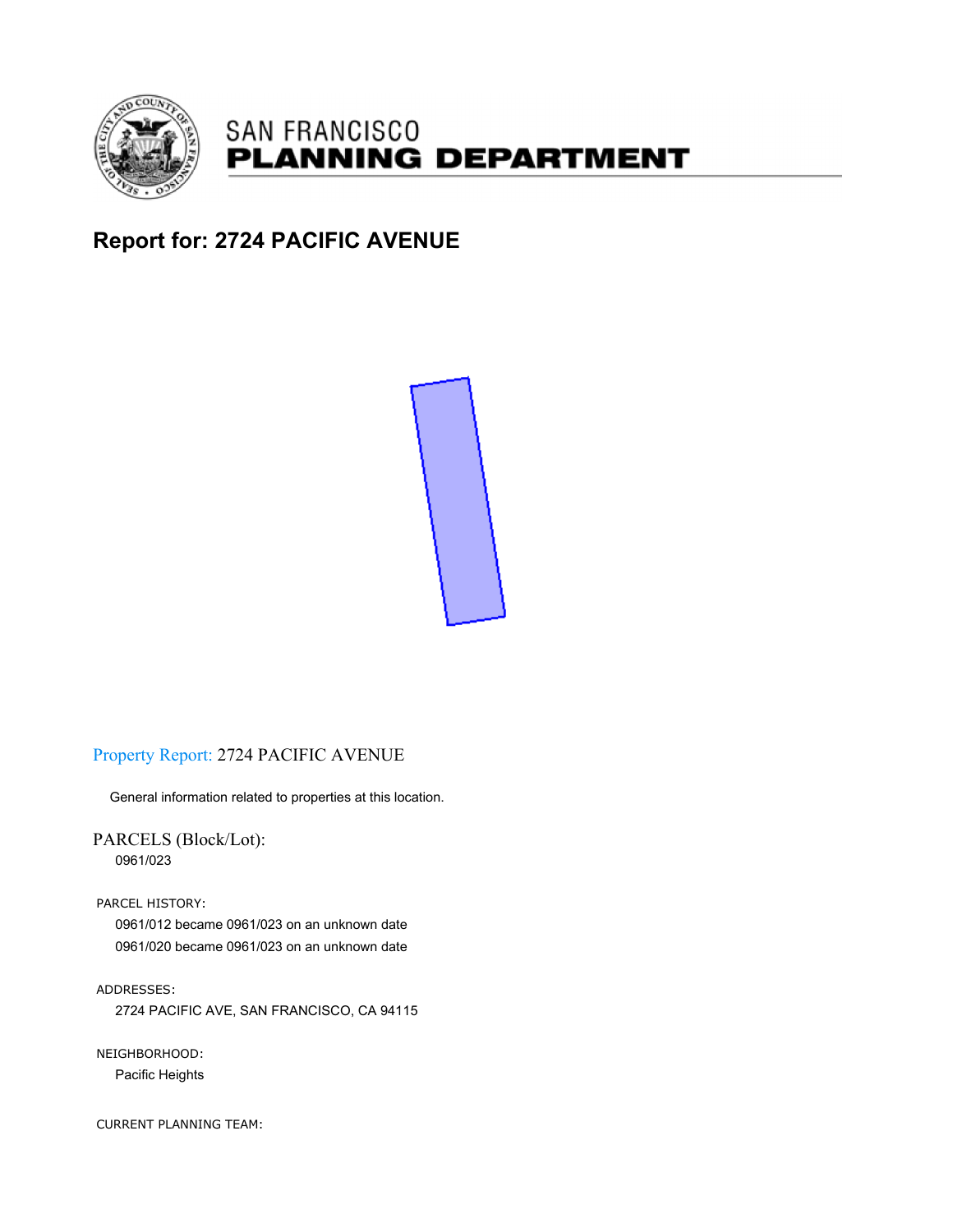### NW Team

# PLANNING DISTRICT: District 2: Marina

SUPERVISOR DISTRICT:

District 2 (Catherine Stefani)

### CENSUS TRACTS:

2010 Census Tract 013200

## TRANSPORTATION ANALYSIS ZONE:

Transportation Analysis Zone: 794

#### RECOMMENDED PLANTS:

Would you like to grow plants that create habitat and save water? Check out the plants that we would recommend for this property at **SF Plant Finder**.

#### CITY PROPERTIES:

None

### SCHOOLS:

| Within 600ft of: | Hillwood Academic Day School |
|------------------|------------------------------|
| Within 600ft of: | Sterne School                |
| Within 600ft of: | Town School For Boys         |

#### PORT FACILITIES:

### None

### ASSESSOR'S REPORT:

#### View Secured Property Tax Rolls

| Address:           | 2724 PACIFIC AV     |
|--------------------|---------------------|
| Parcel:            | 0961023             |
| Assessed Values:   |                     |
| Land:              | \$2,573,768.00      |
| Structure:         | \$454,193.00        |
| Fixtures:          |                     |
| Personal Property: |                     |
| Last Sale:         | 3/13/2015           |
| l ast Sale Price:  | \$23,888,888.00     |
| Year Built:        | 1949                |
| Building Area:     | 1,440 sq ft         |
| Parcel Area:       | 6,607.6 sq ft       |
| Parcel Shape:      | Rectangular         |
| Parcel Frontage:   |                     |
| Parcel Depth:      | 65.19 ft            |
| Construction Type: | Wood or steel frame |
| Use Type:          | Misc                |
| Units:             | 1                   |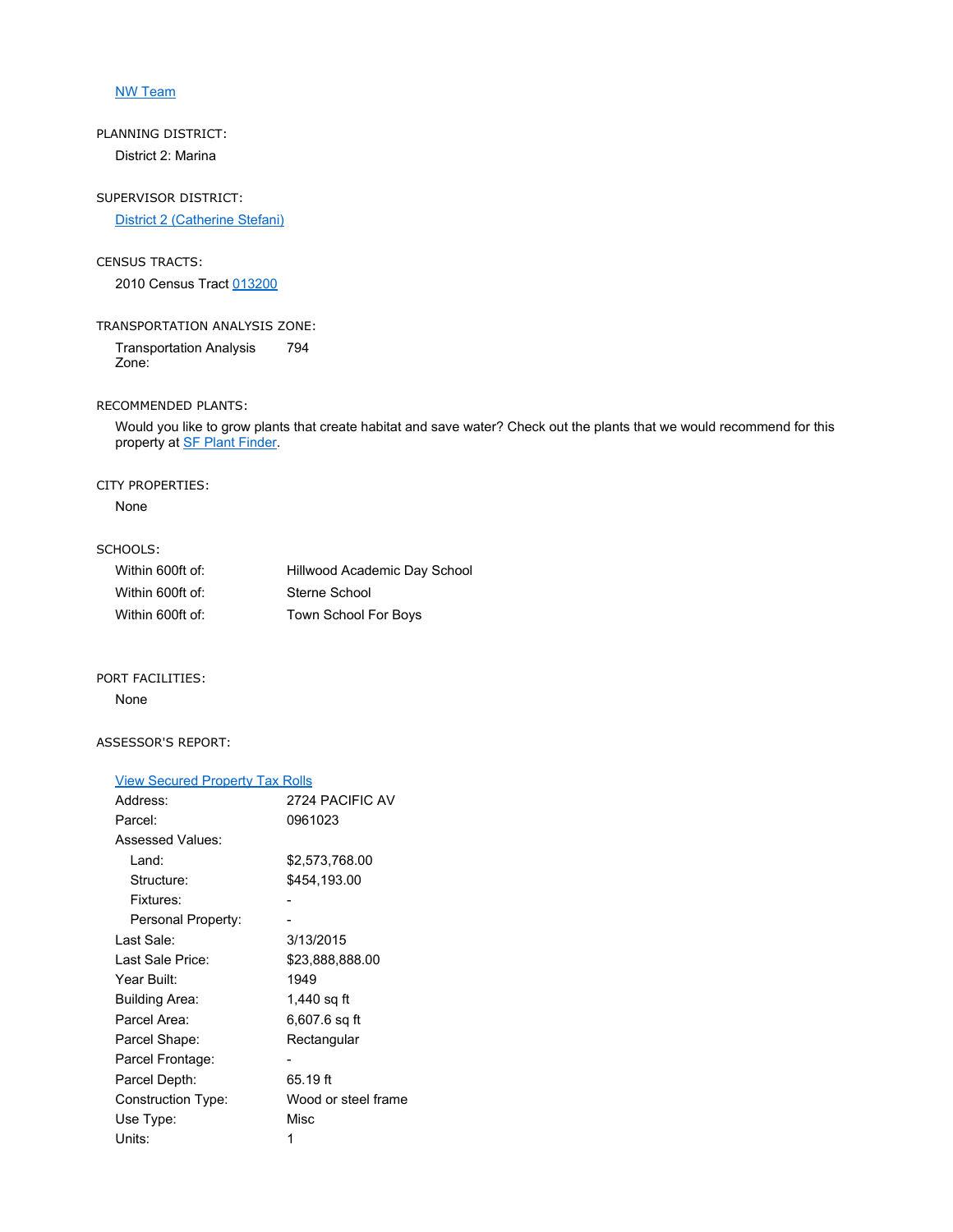| Stories:   |                          |
|------------|--------------------------|
| Rooms:     |                          |
| Bedrooms:  | $\overline{\phantom{a}}$ |
| Bathrooms: | $\blacksquare$           |
| Basement:  | $\blacksquare$           |

# Zoning Report: 2724 PACIFIC AVENUE

Planning Department Zoning and other regulations.

ZONING DISTRICTS:

RH-1(D) - RESIDENTIAL- HOUSE, ONE FAMILY- DETACHED

HEIGHT & BULK DISTRICTS:

40-X

SPECIAL USE DISTRICTS: None

SPECIAL SIGN DISTRICTS: None

LEGISLATIVE SETBACKS:

None

COASTAL ZONE:

Not in the Coastal Zone

PORT:

Not under Port Jurisdiction

LIMITED AND NONCONFORMING USES:

None

NEIGHBORHOOD-SPECIFIC IMPACT FEE AREAS:

In addition to those impact fees that apply throughout the City, the following neighborhood-specific impact fees apply to this particular property:

None

An overview of Development Impact Fees can be found on the *Impact Fees* website.

REDEVELOPMENT AREAS:

None

MAYOR'S INVEST IN NEIGHBORHOODS INITIATIVE AREA:

None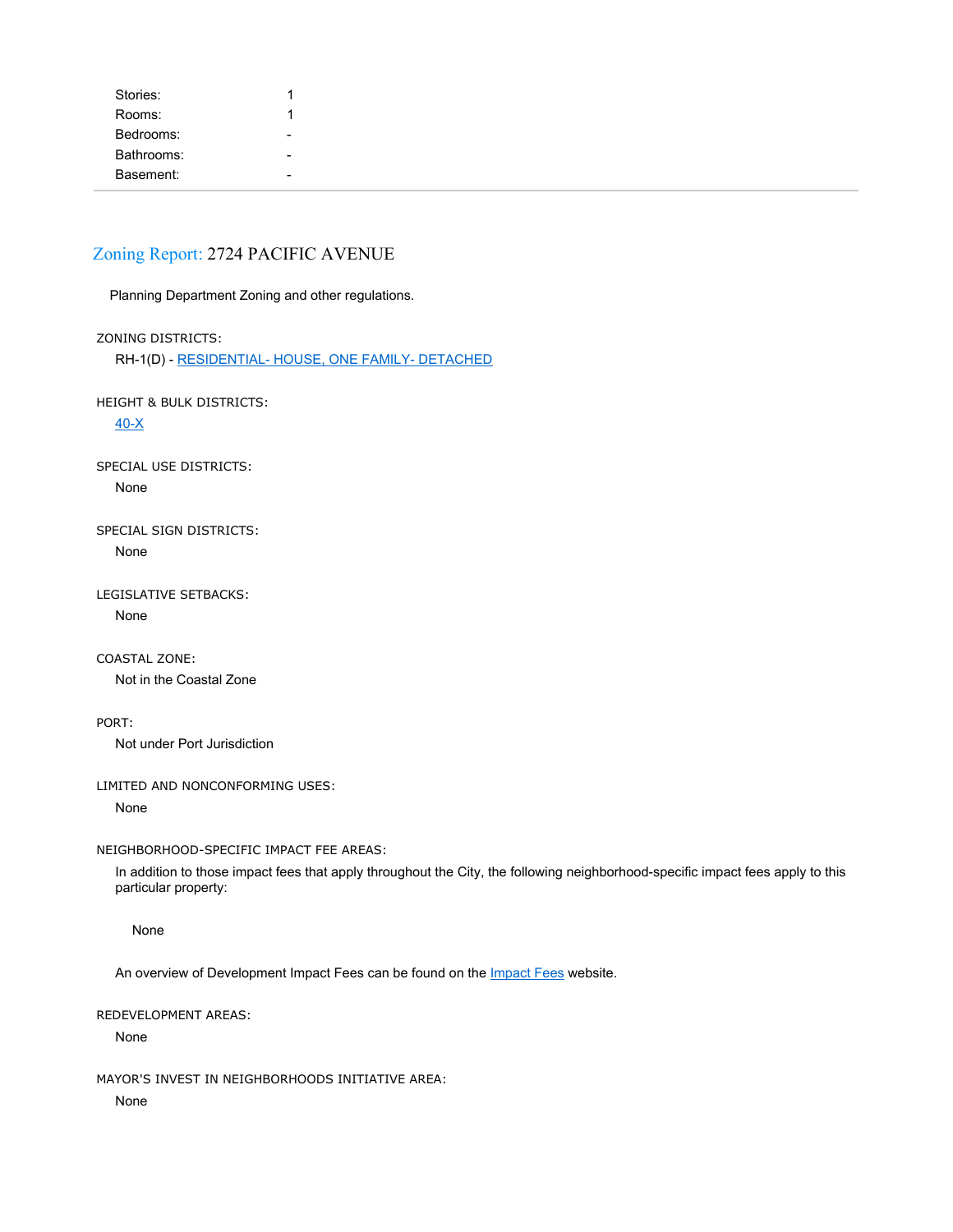| OTHER INFORMATION: |                                                                                                                                                                                                                                                                                                                                                                                                       |
|--------------------|-------------------------------------------------------------------------------------------------------------------------------------------------------------------------------------------------------------------------------------------------------------------------------------------------------------------------------------------------------------------------------------------------------|
| Control:           | Slope of 20% or greater                                                                                                                                                                                                                                                                                                                                                                               |
| Description:       | CEQA Impact: an Environmental Evaluation Application may be required for some types of<br>development.                                                                                                                                                                                                                                                                                                |
| Added:             | 3/19/2013                                                                                                                                                                                                                                                                                                                                                                                             |
| Control:           | Stormwater Management Ordinance                                                                                                                                                                                                                                                                                                                                                                       |
| Description:       | Projects that disturb 5,000 square feet or more of the ground surface must comply with the<br>Stormwater Design Guidelines and submit a Stormwater Control Plan to the SFPUC for review.<br>To view the Guidelines and download instructions for preparing a Stormwater Control Plan, go<br>to http://stormwater.sfwater.org/. Applicants may contact stormwaterreview@sfwater.org for<br>assistance. |
| Added:             | 8/6/2010                                                                                                                                                                                                                                                                                                                                                                                              |
| Control:           | Cow Hollow Neighborhood Design Guidelines                                                                                                                                                                                                                                                                                                                                                             |
| Description:       | Cow Hollow Neighborhood Design Guidelines apply to this parcel.                                                                                                                                                                                                                                                                                                                                       |
| Added:             | 4/30/2001                                                                                                                                                                                                                                                                                                                                                                                             |

#### PLANNING AREAS:

None

#### PUBLIC REALM AND STREETSCAPE PLANS:

None

#### DESIGN GUIDELINES:

#### **Area Specific Design Guidelines**

### Cow Hollow Neighborhood Design Guidelines

The purpose of these Cow Hollow Neighborhood Design Guidelines is to assist in determining whether the renovation or expansion of an existing building, or the construction of a new building, is visually and physically compatible with the neighborhood character of Cow Hollow.

#### Residential Design Guidelines

The Residential Design Guidelines articulate expectations regarding the character of the built environment and are intended to promote design that will protect neighborhood character, enhancing the attractiveness and quality of life in the city. These guidelines are integral to the Department's design review process for residential districts.

#### Urban Design Guidelines

The Urban Design Guidelines are an implementation document for Urban Design Policy in the General Plan. Sites in National Register, California Register, Article 10 and Article 11 Historic Districts are exempt. They apply in Residential districts only for projects with non-residential uses or residential projects with twenty-five units or more or with a frontage longer than 150'.

#### **Citywide Design Guidelines**

Architectural Design Guide for Exterior Treatments of Unreinforced Masonry Buildings during Seismic Retrofit

This design guide should provide guidance on how to maintain the historical character of a building when conducting seismic retrofit.

General information only. Use of this information for specific applications should be determined in each instance by the user and only upon the professional advice of competent experts.

#### **Better Streets Plan**

The Better Streets Plan contains guidelines that focus on pedestrian comfort, safety, and the usability of streets as public spaces. They contain pedestrian-oriented guidelines for curb lines, crosswalks, and other street design features to enable generous, usable public spaces.

Commission Guide for Formula Retail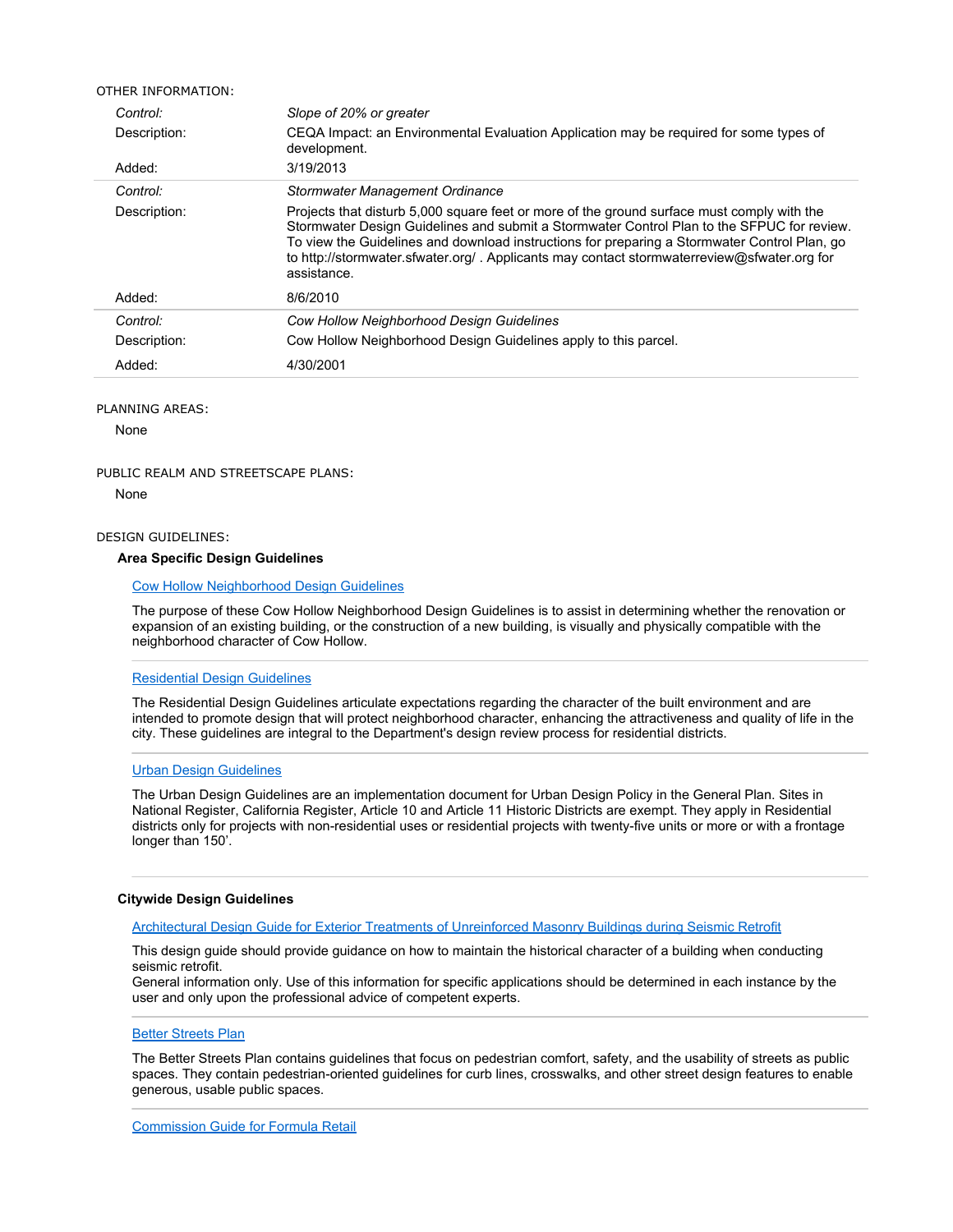The purpose of this document is to evaluate the appropriateness of each individual formula retail establishment's use, design, and necessity to help preserve the character of the City's neighborhoods. Aligns with Planning Code Sections 303.1, 703.3, 803.6(c), Article 6, Article 11

#### Design Guide Standards for Bird-Safe Buildings

These guidelines should be applied to new construction and alterations that require treatment options fo meet the Bird-Safe Building Standards.

Guide to the San Francisco Green Landscaping Ordinance

The guide describes the Green Landscaping Ordinance and helps san Francisco residents and property owners understand the benefits, requirements, and ways to comply with the ordinance. Planning Code; Public Works Code

Guidelines for Adding Garages and Curb Cuts

These guidelines explain the criteria in which new garages and curb cuts are reviewed when installing to an existing or an historic building.

Guidelines for Ground Floor Residential Design

The Ground Floor Residential Design Guidelines (Draft) promote buildings that enhance the pedestrian experience and the livability of dwelling by encouraging the ground floor to contribute to active, safe, and comfortable streets. Draft Document

Standards for Storefront Transparency

These standards promote a transparent storefront that welcomes customers inside with producets and services on display, discourage crime with more "eyes on the street," reduced energy consumption with use of natural light, and enhances the curb appeal and value of the tsore and the entire neighborhood. Planning Code Requirements for Commercial Buildings

#### Standards for Window Replacement

With such a variety of different window shapes, muntin profiles, methods of operation and configurations, windows can alter the appearance of a building or overall neighborhood character. These standards are meant to inform the applicant on these details and provide design standards that allow new or replacement windows to be approved.

COMMUNITY BENEFIT DISTRICT:

None

NOTICE OF SPECIAL RESTRICTIONS:

None

ZONING LETTERS OF DETERMINATION:

None

#### Historic Preservation Report: 2724 PACIFIC AVENUE

Historic preservation surveys and evaluations. The Historic Resource status shown on this page is tentative, to confirm the status of your property please speak to a Preservation Technical Specialist. Tel: 415-558-6377; Email: pic@sfgov.org

HISTORIC EVALUATION: Parcel: 0961023 Building Name: Address: 2724 PACIFIC AV

Planning Dept. Historic Resource Status: A - Historic Resource Present

ARTICLE 10 DESIGNATED HISTORIC DISTRICTS AND LANDMARKS: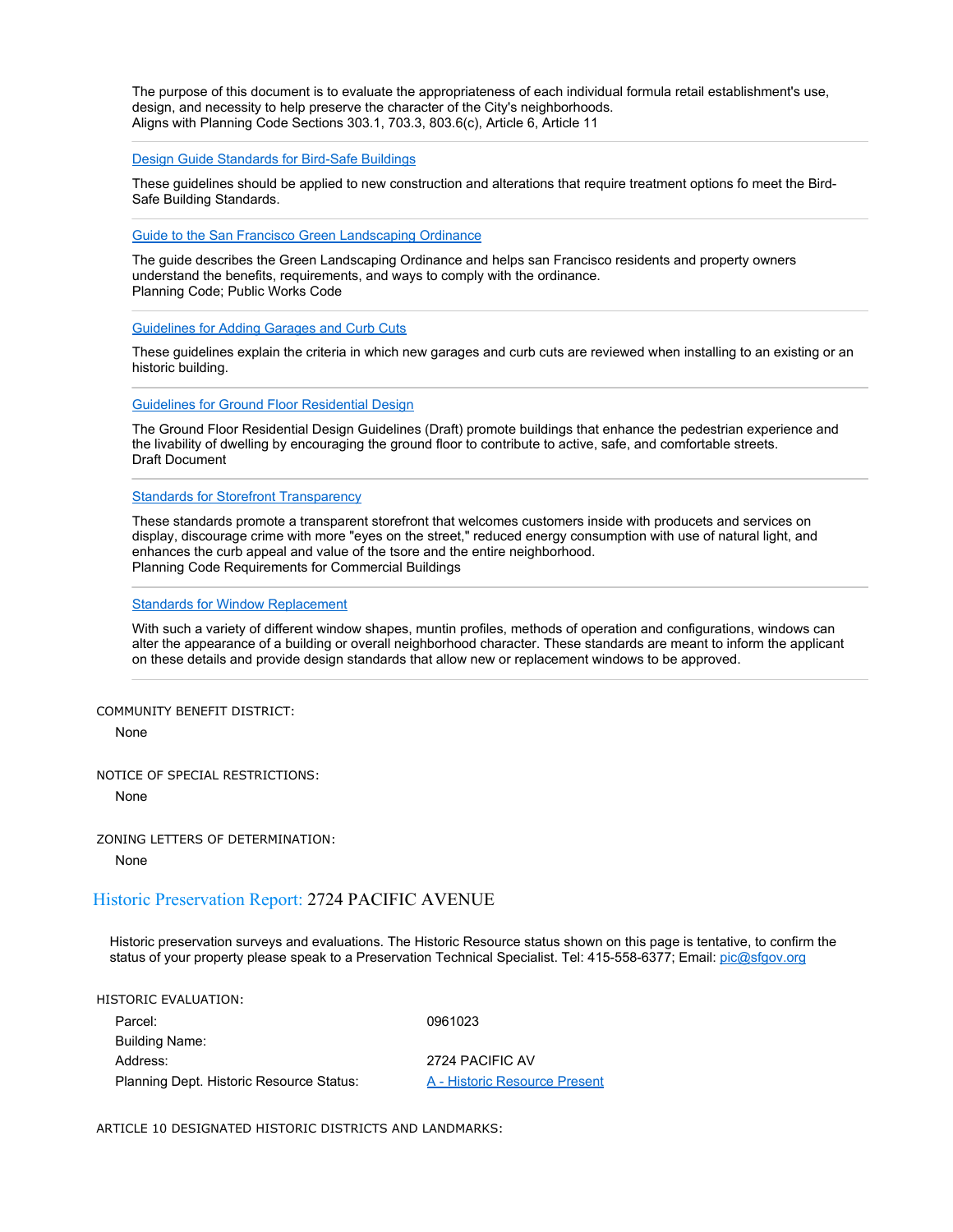None

ARTICLE 11 PRESERVATION DESIGNATION: None

NATIONAL REGISTER HISTORIC DISTRICTS: None

CALIFORNIA REGISTER HISTORIC DISTRICTS: None

HISTORIC RESOURCE EVALUATION RESPONSES:

| Planning App. No.:     | 2016-012010ENV                   |
|------------------------|----------------------------------|
| Date:                  | 3/24/2017                        |
| Decision:              | Historic Resource Present        |
| Indvidual or District: | District Non-Contributor         |
| Further Information:   | <b>Related Documents</b><br>View |

Evaluations for the Puposes of CEQA - These evaluations do not result in the automatic listing or designation of any property within the study area.

Eligible Pacific Heights Historic District

The eligible Pacific Heights Historic District is exclusively residential and characterized by detached, two- to three-story single-family dwellings featuring front and side setbacks. The period of significance for the district is circa 1895 to 1930, although the vast majority of properties were constructed between 1905 and 1925. This is reflected in the architecture of the building stock, which includes a few scattered examples of late-Victorian (typically Queen Anne) architecture, but is most frequently characterized by Shingle (or First Bay Tradition), Arts & Crafts, Classical Revival, Colonial Revival, Tudor Revival, French Provincial and Mediterranean Revival design influences. Although a variety of cladding materials and rooflines are present, the district exhibits a cohesive and consistent pattern of massing and setbacks, as well as an overall superior level of architectural detailing and materials. Collectively, the district also embraces one of the densest concentrations of residences designed by master architects in San Francisco. Many of these buildings, particularly those along the north side of Vallejo Street, are large, architect-designed residences featuring superior craftsmanship.

HISTORIC SURVEYS:

None

HISTORIC CONTEXT STATEMENTS:

None

MILLS ACT:

Properties with Mills Act approval.

None

LEGACY BUSINESS REGISTRY:

None

ARCHITECTURE:

Unknown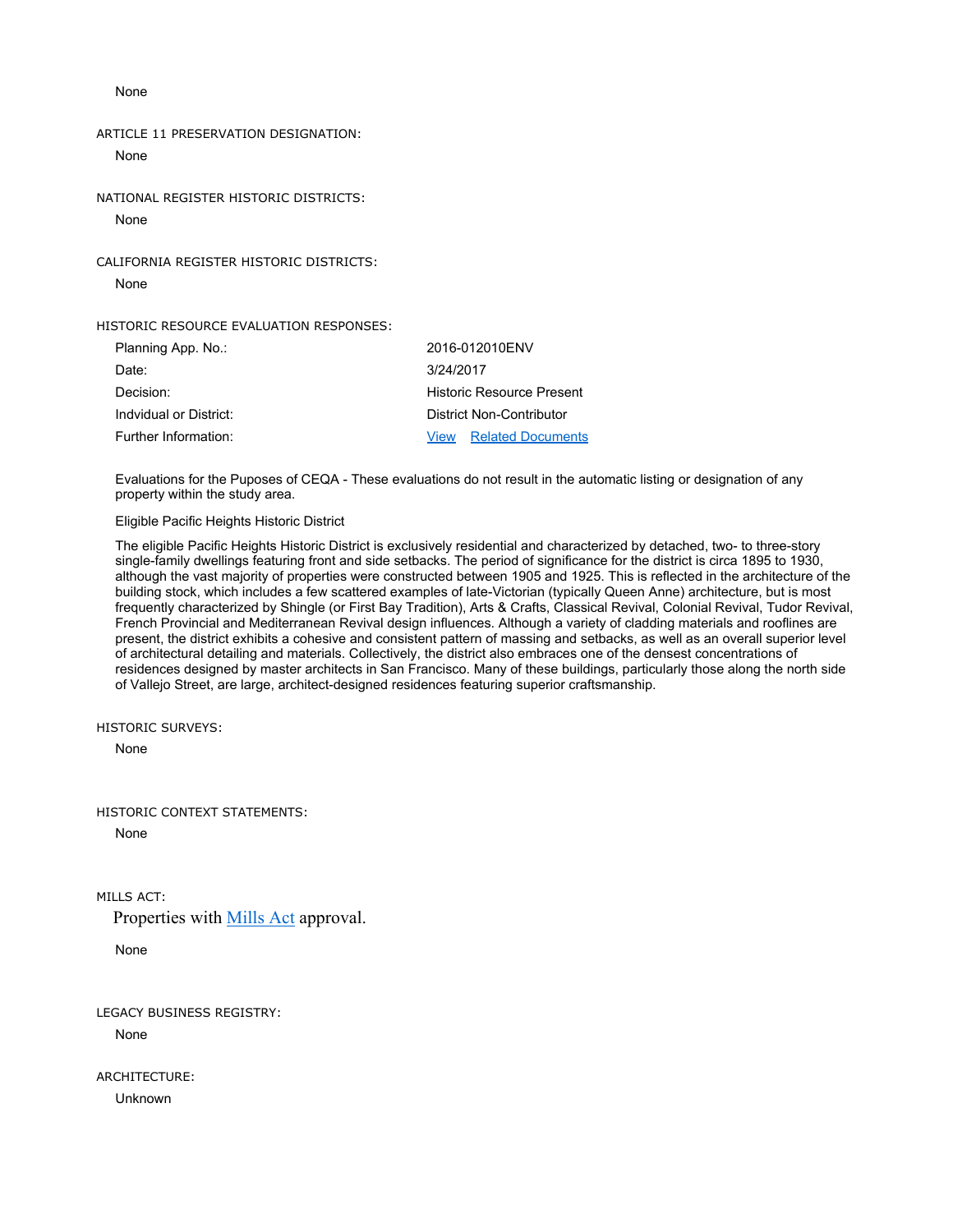# Planning Applications Report: 2724 PACIFIC AVENUE

Permits are required in San Francisco to operate a businesses or to perform construction activity. The Planning Department reviews most applications for these permits in order to ensure that the projects comply with the Planning Code. The 'Project' is the activity being proposed.

PLANNING APPLICATIONS:

### **2018-001364PRL**

Moses Corrette Tel: 415-558-6295

**Project Light (PRL)** 2716 PACIFIC AVE

Remove wall at property line.

| <b>OPENED</b>                | <b>STATUS</b>       | <b>ADDRESS</b>                           | <b>FURTHER INFO</b>                     |
|------------------------------|---------------------|------------------------------------------|-----------------------------------------|
| 1/24/2018                    | Closed<br>1/24/2018 | 2716 PACIFIC AVE 94115                   | <b>Related Documents</b><br>View in ACA |
| <b>RELATED RECORDS: None</b> |                     | <b>RELATED BUILDING PERMITS: Loading</b> |                                         |

### **2016-012010ENV**

Shelley Caltagirone Tel: 415-558-6625

## **Environmental (ENV)** 2724 Pacific Avenue

Structural retrofit and interior and exterior improvements to existing four-story single-family home. Add below-grade pool and spa. Reconfigure and replace garage doors. Remove first, second, and third floor additions, and reconfigure windows. Add three new skylights at third floor. Scope does not include work evaluated under 2016-003012ENV or approved under BP#201604285993.

| <b>OPENED</b>                          | <b>STATUS</b>                                  | <b>ADDRESS</b>         | <b>FURTHER INFO</b>                     |
|----------------------------------------|------------------------------------------------|------------------------|-----------------------------------------|
| 9/16/2016                              | Closed - CEQA Clearance<br>Issued<br>3/30/2017 | 2724 PACIFIC AVE 94115 | <b>Related Documents</b><br>View in ACA |
| <b>RELATED RECORDS: 2016-012010PRJ</b> |                                                |                        |                                         |

- *2016-012010ENV*

### **2016-012010PRJ**

Planning Information Center Tel: 558-6377

## **Project Profile (PRJ)** 2724 Pacific Avenue

Foundation replacement ad interior remodel and renovation to an existing 4-story single family home. Exterior renovation and modification.

| <b>OPENED</b>                   | <b>STATUS</b>       | <b>ADDRESS</b>                           | <b>FURTHER INFO</b>                            | <b>PROJECT</b><br><b>FEATURES</b> |
|---------------------------------|---------------------|------------------------------------------|------------------------------------------------|-----------------------------------|
| 9/16/2016                       | Closed<br>7/28/2017 | 2724 PACIFIC AVE 94115                   | <b>Related Documents</b><br><b>View in ACA</b> |                                   |
| RELATED RECORDS: 2016-012010PRJ | - 2016-012010ENV    | <b>RELATED BUILDING PERMITS: Loading</b> |                                                |                                   |

# **2016-005592PRL**

Jeanie Poling Tel: 415-575-9072

**Project Light (PRL)** 2720-24 Pacific Avenue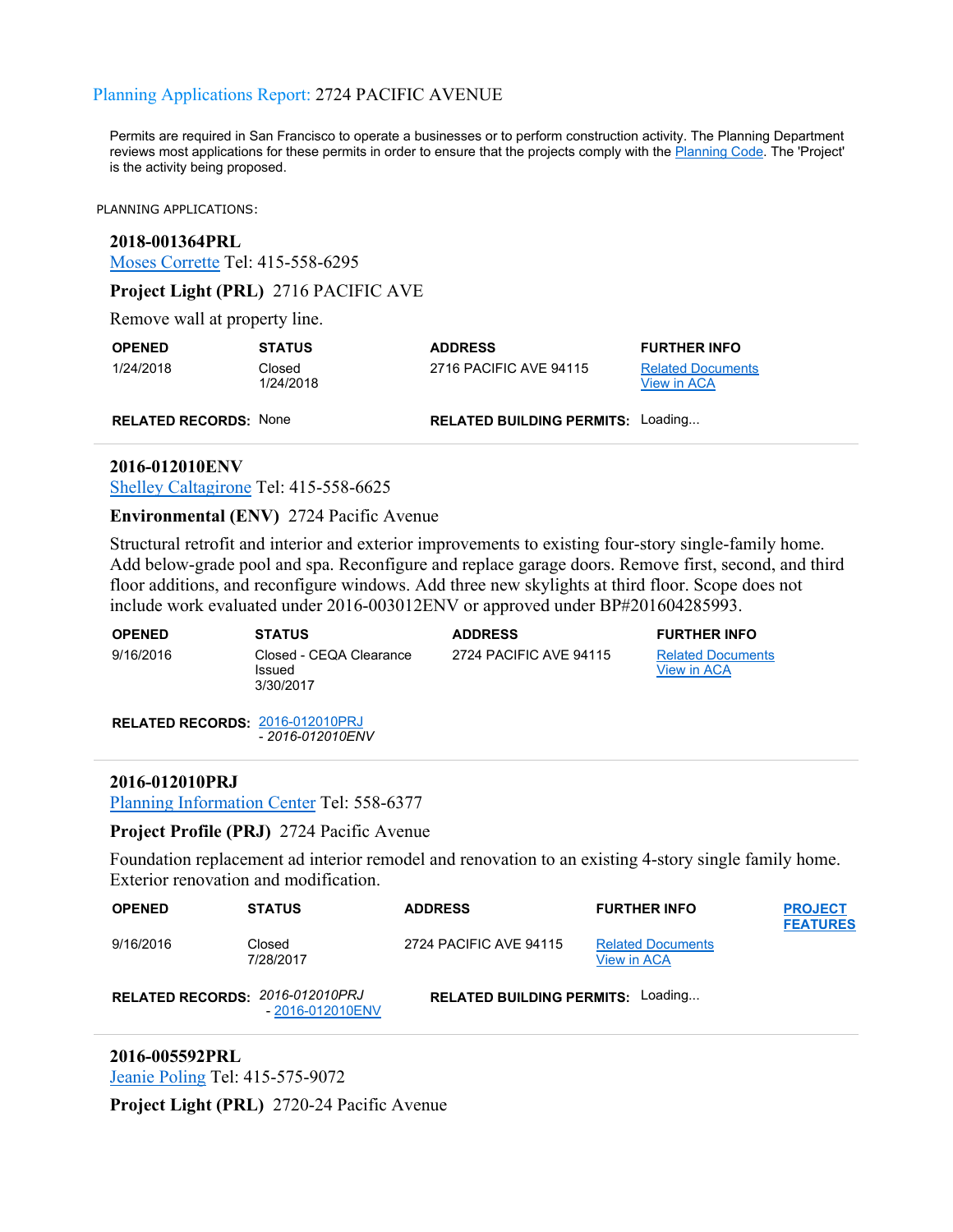Proposed replacement and lowering of foundation slab for an (E) SFH. Expansion & repair of (E) light well along west elevation. Infill under (E) deck enclosed on three sides. Proposed excavation.

| <b>OPENED</b>                   | <b>STATUS</b>       | <b>ADDRESS</b>                           | <b>FURTHER INFO</b>                            |
|---------------------------------|---------------------|------------------------------------------|------------------------------------------------|
| 4/29/2016                       | Closed<br>4/29/2016 | 2724 PACIFIC AVE 94115                   | <b>Related Documents</b><br><b>View in ACA</b> |
| RELATED RECORDS: 2016-005592PRJ | - 2016-005592PRL    | <b>RELATED BUILDING PERMITS: Loading</b> |                                                |

### **2016-005592PRJ**

Jeanie Poling Tel: 415-575-9072

**Project Profile (PRJ)** 2720-24 Pacific Avenue

Proposed replacement and lowering of foundation slab for an (E) SFH. Expansion & repair of (E) light well along west elevation. Infill under (E) deck enclosed on three sides. Proposed excavation.

| <b>OPENED</b>                   | <b>STATUS</b>                        | <b>ADDRESS</b>                           | <b>FURTHER INFO</b>                            | <b>PROJECT</b><br><b>FEATURES</b> |
|---------------------------------|--------------------------------------|------------------------------------------|------------------------------------------------|-----------------------------------|
| 4/29/2016                       | Withdrawn<br>1/3/2018                | 2724 PACIFIC AVE 94115                   | <b>Related Documents</b><br><b>View in ACA</b> |                                   |
| RELATED RECORDS: 2016-005592PRJ | - 2016-003012PRJ<br>- 2016-005592PRL | <b>RELATED BUILDING PERMITS: Loading</b> |                                                |                                   |

# **2016-003012PRJ**

Planning Information Center Tel: 558-6377

**Project Profile (PRJ)** 2720-24 Pacific Avenue

Proposed replacement and lowering of foundation slab for an (E) SFH. Expansion & repair of (E) light well along west elevation. Infill under (E) deck enclosed on three sides. Proposed excavation.

| <b>OPENED</b>                   | <b>STATUS</b>                        | <b>ADDRESS</b>                           | <b>FURTHER INFO</b>                            | <b>PROJECT</b><br><b>FEATURES</b> |
|---------------------------------|--------------------------------------|------------------------------------------|------------------------------------------------|-----------------------------------|
| 3/4/2016                        | <b>Submitted</b><br>4/29/2016        | 2724 PACIFIC AVE 94115                   | <b>Related Documents</b><br><b>View in ACA</b> |                                   |
| RELATED RECORDS: 2016-005592PRJ | - 2016-003012PRJ<br>- 2016-003012ENV | <b>RELATED BUILDING PERMITS: Loading</b> |                                                |                                   |

# **2016-003012ENV**

Jeanie Poling Tel: 415-575-9072

**Environmental (ENV)** 2720-2724 Pacific Avenue

Proposed replacement and lowering of foundation slab for an (E) SFH. Expansion & repair of (E) light well along west elevation. Infill under (E) deck enclosed on three sides. Proposed excavation.

| <b>OPENED</b> | <b>STATUS</b>                                  | <b>ADDRESS</b>         | <b>FURTHER INFO</b>                     |
|---------------|------------------------------------------------|------------------------|-----------------------------------------|
| 3/4/2016      | Closed - CEQA Clearance<br>Issued<br>4/13/2016 | 2720 PACIFIC AVE 94115 | <b>Related Documents</b><br>View in ACA |

**RELATED RECORDS:** 2016-003012PRJ - *2016-003012ENV*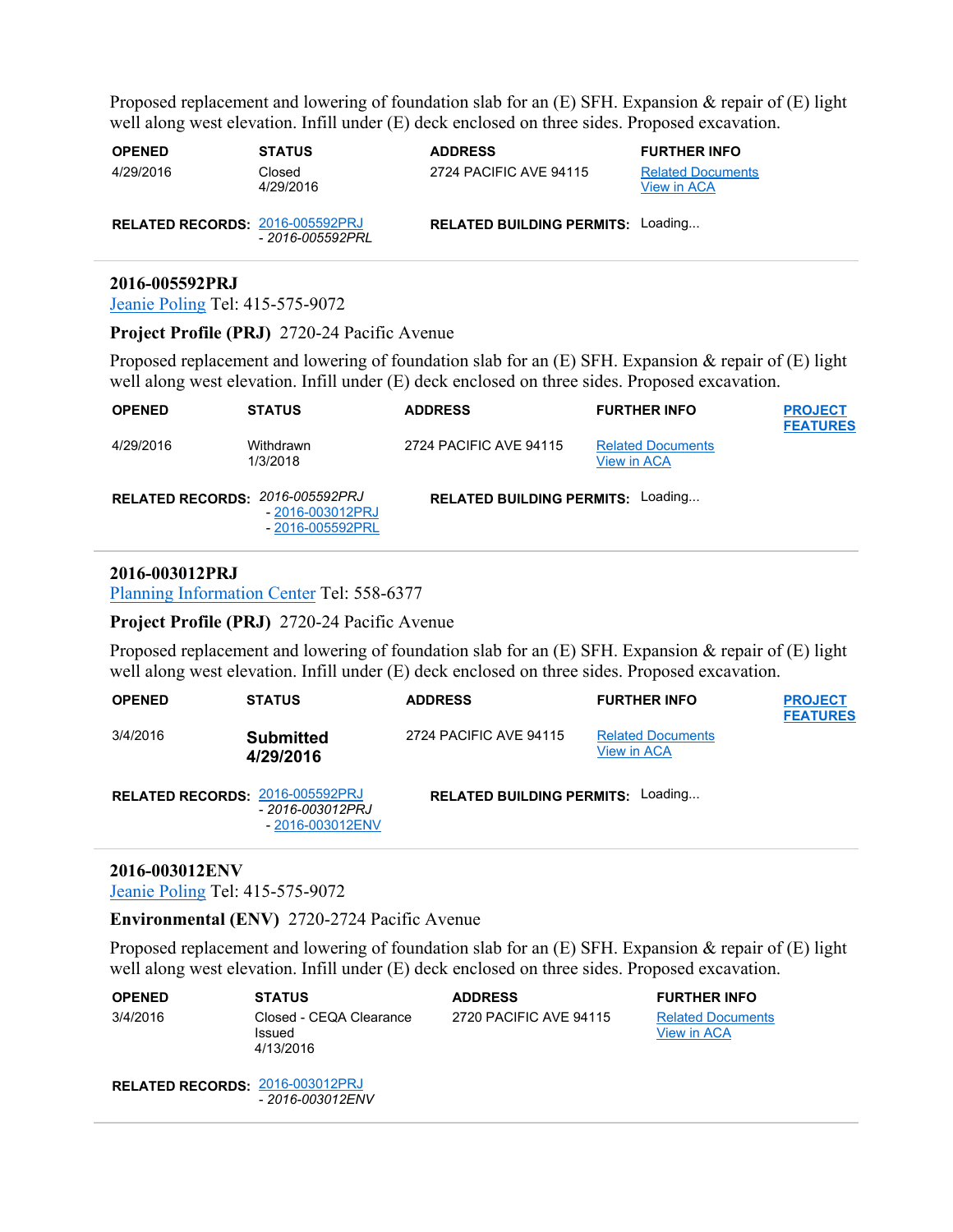# **11196PRV** DLINDSAY Tel: 558-6377

**Project Review Meetings (PRV)** 2716 Pacific Ave., 2720 Pacific Ave. and 2724 Pacific Ave. (0961/021, 022 & 023) Project's goals is to 'unencumber' the two 'open

2716 Pacific Ave., 2720 Pacific Ave. and 2724 Pacific Ave. (0961/021, 022 & 023) Project's goals is to "unencumber" the two "open" adjacent lots for the purpose of sale, make a lot line adjustment, to do extensive interior alterations throughout, to do minor exterior alterations primarily at the rear facade, and site and landscape alterations. Check other details on a 2-page memo. Preservation Planner's attendance (Shelley Caltagirone) is requested.

| <b>OPENED</b> | <b>STATUS</b>          | <b>ADDRESS</b>                                       | <b>FURTHER INFO</b> |
|---------------|------------------------|------------------------------------------------------|---------------------|
| 6/14/2013     | Closed - Informational | 2716 PACIFIC AV, SAN FRANCISCO, CA Related Documents |                     |
|               | 6/26/2013              | 94115                                                | View in ACA         |

**RELATED RECORDS:** None

# **VZ67.002**

Planning Information Center Tel: 558-6377

**Variance** 2724 Pacific Ave

Variance - Rear Yard

| <b>OPENED</b> | <b>STATUS</b>                  | <b>ADDRESS</b>                                                | <b>FURTHER INFO</b> |
|---------------|--------------------------------|---------------------------------------------------------------|---------------------|
| 12/9/1966     | Closed - Approved<br>2/20/1967 | 2724 PACIFIC AV. SAN FRANCISCO, CA Related Documents<br>94115 | View in ACA         |

**RELATED RECORDS:** None

#### PERMITTED SHORT TERM RENTALS:

None

# Building Permits Report: 2724 PACIFIC AVENUE

Applications for Building Permits submitted to the Department of Building Inspection.

#### BUILDING PERMITS:

| Permit:                | 201808016087                                                                                             |
|------------------------|----------------------------------------------------------------------------------------------------------|
| Form:                  | 8 - Alterations Without Plans                                                                            |
| Filed:                 | 8/1/2018                                                                                                 |
| Address:               | 2724 PACIFIC AV                                                                                          |
| Parcel:                | 0961/023                                                                                                 |
| Existing:              | 1 FAMILY DWELLING                                                                                        |
| Proposed:              | 1 FAMILY DWELLING                                                                                        |
| <b>Existing Units:</b> | 1                                                                                                        |
| Proposed Units:        | 1                                                                                                        |
| Status:                | ISSUED                                                                                                   |
| Status Date:           | 8/15/2018 1:02:03 PM                                                                                     |
| Description:           | CLARIFICATION PROVIDING STRUCTURAL DRAWINGS & DETAILS FOR EQUIPMENT<br>PAD PERMIT, REF PA# 201707192389. |
| Cost:                  | \$1.00                                                                                                   |
| Permit:                | 201807255458                                                                                             |
| Form:                  | 8 - Alterations Without Plans                                                                            |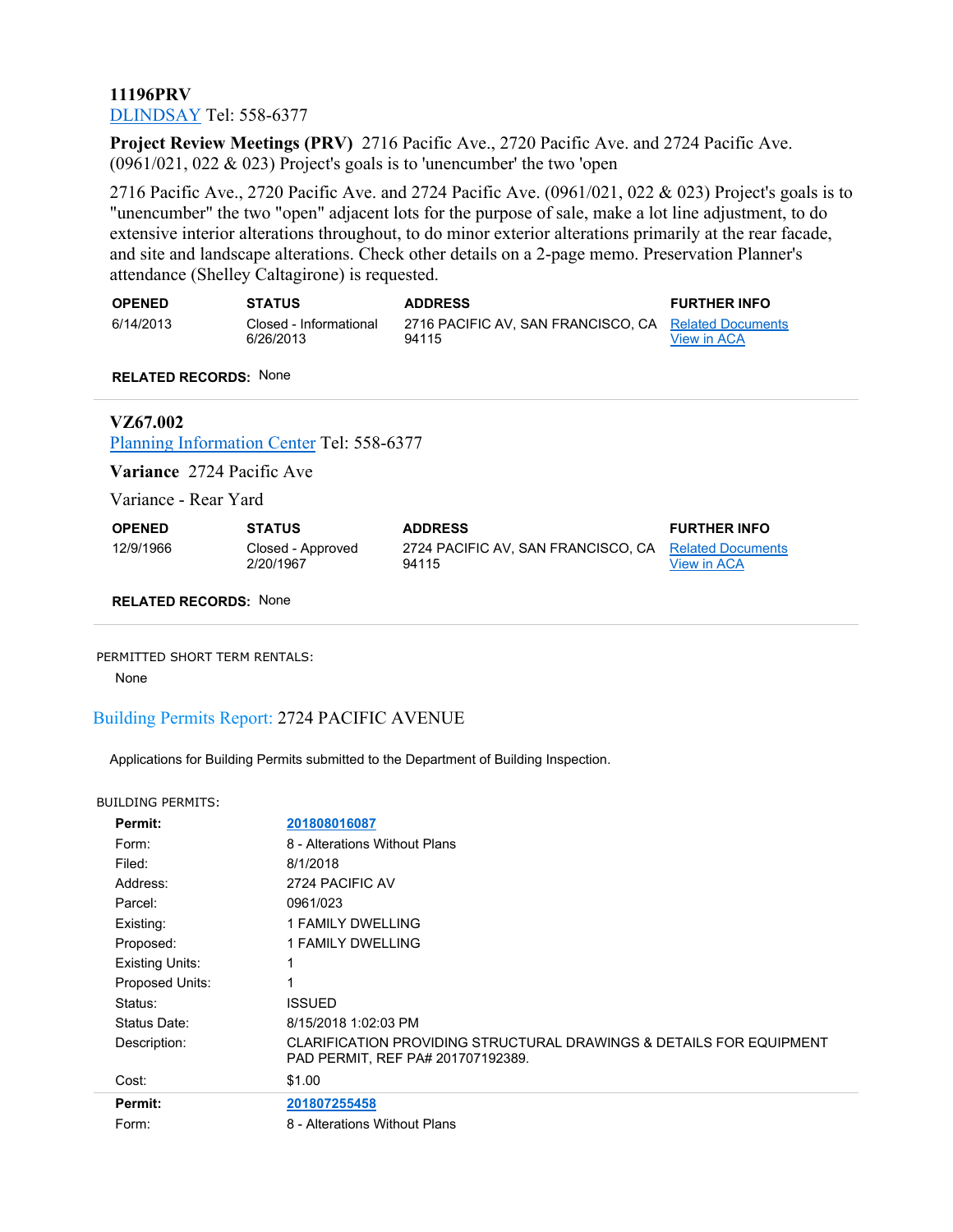| Filed:                 | 7/25/2018                                                                                                                                                                                                                                                                         |
|------------------------|-----------------------------------------------------------------------------------------------------------------------------------------------------------------------------------------------------------------------------------------------------------------------------------|
| Address:               | 2724 PACIFIC AV                                                                                                                                                                                                                                                                   |
| Parcel:                | 0961/023                                                                                                                                                                                                                                                                          |
| Existing:              | 1 FAMILY DWELLING                                                                                                                                                                                                                                                                 |
| Proposed:              | 1 FAMILY DWELLING                                                                                                                                                                                                                                                                 |
| <b>Existing Units:</b> | 1                                                                                                                                                                                                                                                                                 |
| Proposed Units:        | 1                                                                                                                                                                                                                                                                                 |
| Status:                | <b>ISSUED</b>                                                                                                                                                                                                                                                                     |
| Status Date:           | 7/25/2018 10:10:03 AM                                                                                                                                                                                                                                                             |
| Description:           | PARTIAL SPRINKLER SYSTEM. INSTALL NEW 2" DEDICATED UNDERGROUND AND FIRE<br>SPRINKLER PROTECTION PER NFPA 13R IN RESIDENTIAL AND NFPA 13 IN GARAGE.<br>EXISTING SOLARIUM & CARRIAGE HOUSE NOT IN SCOPE. REF 3201707192389 &<br>201807104154. SPRINKLER MONITORING SEPARATE PERMIT. |
| Cost:                  | \$98,939.04                                                                                                                                                                                                                                                                       |
| Permit:                | 201807184849                                                                                                                                                                                                                                                                      |
| Form:                  | 8 - Alterations Without Plans                                                                                                                                                                                                                                                     |
| Filed:                 | 7/18/2018                                                                                                                                                                                                                                                                         |
| Address:               | 2724 PACIFIC AV                                                                                                                                                                                                                                                                   |
| Parcel:                | 0961/023                                                                                                                                                                                                                                                                          |
| Existing:              | 1 FAMILY DWELLING                                                                                                                                                                                                                                                                 |
| Proposed:              | 1 FAMILY DWELLING                                                                                                                                                                                                                                                                 |
| <b>Existing Units:</b> | 1                                                                                                                                                                                                                                                                                 |
| Proposed Units:        | 1                                                                                                                                                                                                                                                                                 |
| Status:                | <b>ISSUED</b>                                                                                                                                                                                                                                                                     |
| Status Date:           | 7/24/2018 9:13:48 AM                                                                                                                                                                                                                                                              |
| Description:           | REVISION TO APP#2017 0719 2389 & #2016 0428 5993 TO REMEDIATE DRYROT. WORK<br>INCLUDES INTERIOR GARAGE COLUMN AND SLAB REPLACEMENT, FRAMING                                                                                                                                       |
|                        | REPLACEMENT, WATER PROOFING OF BLDG ENVELPOE AND INKIND<br>RECONSTRUCTION OF GUTTERS AND DOWNSPOUTS.                                                                                                                                                                              |
| Cost:                  | \$250,000.00                                                                                                                                                                                                                                                                      |
| Permit:                | 201807104154                                                                                                                                                                                                                                                                      |
| Form:                  | 8 - Alterations Without Plans                                                                                                                                                                                                                                                     |
| Filed:                 | 7/10/2018                                                                                                                                                                                                                                                                         |
| Address:               | 2724 PACIFIC AV                                                                                                                                                                                                                                                                   |
| Parcel:                | 0961/023                                                                                                                                                                                                                                                                          |
| Existing:              | 1 FAMILY DWELLING                                                                                                                                                                                                                                                                 |
| Proposed:              | 1 FAMILY DWELLING                                                                                                                                                                                                                                                                 |
| <b>Existing Units:</b> | 1                                                                                                                                                                                                                                                                                 |
| Proposed Units:        | 1                                                                                                                                                                                                                                                                                 |
| Status:                | <b>ISSUED</b>                                                                                                                                                                                                                                                                     |
| Status Date:           | 7/12/2018 1:30:34 PM                                                                                                                                                                                                                                                              |
| Description:           | REVISION TO 201707192389 TO CLARIFY SPRINKLER TYPE                                                                                                                                                                                                                                |
| Cost:                  | \$1.00                                                                                                                                                                                                                                                                            |
| Permit:                | 201801239337                                                                                                                                                                                                                                                                      |
| Form:                  | 8 - Alterations Without Plans                                                                                                                                                                                                                                                     |
| Filed:                 | 1/23/2018                                                                                                                                                                                                                                                                         |
| Address:               | 2724 PACIFIC AV                                                                                                                                                                                                                                                                   |
| Parcel:                | 0961/023                                                                                                                                                                                                                                                                          |
| Existing:              | 1 FAMILY DWELLING                                                                                                                                                                                                                                                                 |
| Proposed:              | 1 FAMILY DWELLING                                                                                                                                                                                                                                                                 |
| <b>Existing Units:</b> | 1                                                                                                                                                                                                                                                                                 |
| Proposed Units:        | 1                                                                                                                                                                                                                                                                                 |
| Status:                | <b>ISSUED</b>                                                                                                                                                                                                                                                                     |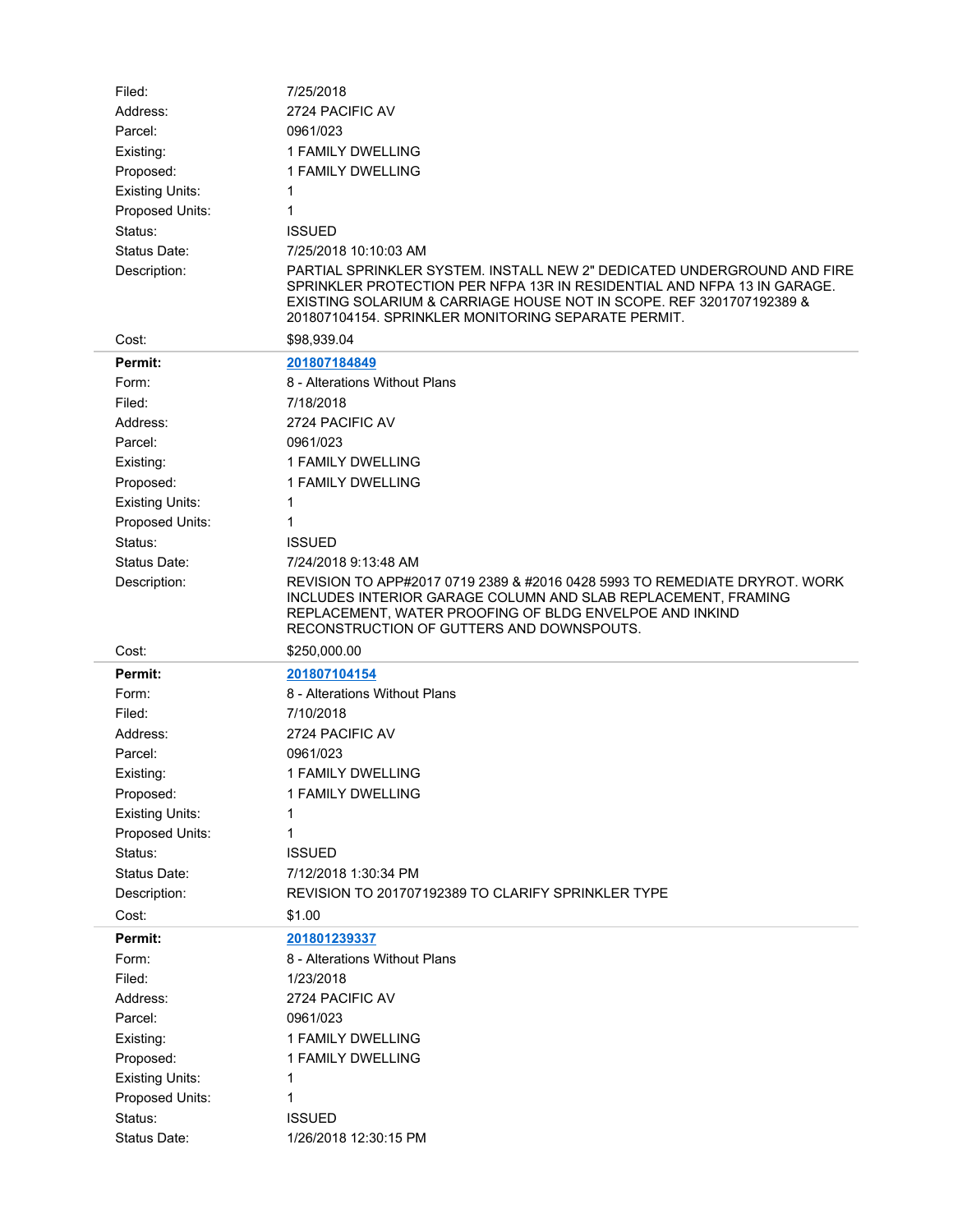| Description:           | REMOVAL OF WOOD LANDSCAPE STEPS AND EXTG FREESTANDING SITE WALL.<br>REPLACE WITH A STEPPED, STACKED STONE PLANTER WALL LESS THAN 30"                                                                                                                                               |
|------------------------|------------------------------------------------------------------------------------------------------------------------------------------------------------------------------------------------------------------------------------------------------------------------------------|
| Cost:                  | \$10,000.00                                                                                                                                                                                                                                                                        |
| Permit:                | 201710131183                                                                                                                                                                                                                                                                       |
| Form:                  | 8 - Alterations Without Plans                                                                                                                                                                                                                                                      |
| Filed:                 | 10/13/2017                                                                                                                                                                                                                                                                         |
| Address:               | 2724 PACIFIC AV                                                                                                                                                                                                                                                                    |
| Parcel:                | 0961/023                                                                                                                                                                                                                                                                           |
| Existing:              | <b>1 FAMILY DWELLING</b>                                                                                                                                                                                                                                                           |
| Proposed:              | 1 FAMILY DWELLING                                                                                                                                                                                                                                                                  |
| <b>Existing Units:</b> | 1                                                                                                                                                                                                                                                                                  |
| Proposed Units:        | 1                                                                                                                                                                                                                                                                                  |
| Status:                | <b>ISSUED</b>                                                                                                                                                                                                                                                                      |
| Status Date:           | 10/20/2017 11:56:19 AM                                                                                                                                                                                                                                                             |
| Description:           | TEMPORARY SHORING ONLY FOR TI #201707192389.                                                                                                                                                                                                                                       |
| Cost:                  | \$40,000.00                                                                                                                                                                                                                                                                        |
|                        |                                                                                                                                                                                                                                                                                    |
| Permit:                | 201707192389<br>3 - Alterations With Plans                                                                                                                                                                                                                                         |
| Form:                  |                                                                                                                                                                                                                                                                                    |
| Filed:                 | 7/19/2017                                                                                                                                                                                                                                                                          |
| Address:               | 2724 PACIFIC AV                                                                                                                                                                                                                                                                    |
| Parcel:                | 0961/023                                                                                                                                                                                                                                                                           |
| Existing:              | 1 FAMILY DWELLING                                                                                                                                                                                                                                                                  |
| Proposed:              | 1 FAMILY DWELLING                                                                                                                                                                                                                                                                  |
| <b>Existing Units:</b> | 1                                                                                                                                                                                                                                                                                  |
| Proposed Units:        | 1                                                                                                                                                                                                                                                                                  |
| Status:                | <b>ISSUED</b>                                                                                                                                                                                                                                                                      |
| Status Date:           | 9/26/2017 11:22:35 AM                                                                                                                                                                                                                                                              |
|                        |                                                                                                                                                                                                                                                                                    |
| Description:           | SUPERSEDES #2016-0428-5993 TO REDUCE BASEMENT LEVEL EXPANSION, REMOVE<br>POOL AND RENOVATE FLOORS 1-3                                                                                                                                                                              |
| Cost:                  | \$1.00                                                                                                                                                                                                                                                                             |
| Permit:                | 201604285993                                                                                                                                                                                                                                                                       |
| Form:                  | 3 - Alterations With Plans                                                                                                                                                                                                                                                         |
| Filed:                 | 4/28/2016                                                                                                                                                                                                                                                                          |
| Address:               | 2724 PACIFIC AV                                                                                                                                                                                                                                                                    |
| Parcel:                | 0961/023                                                                                                                                                                                                                                                                           |
| Existing:              | 1 FAMILY DWELLING                                                                                                                                                                                                                                                                  |
| Proposed:              | 1 FAMILY DWELLING                                                                                                                                                                                                                                                                  |
| <b>Existing Units:</b> | 1                                                                                                                                                                                                                                                                                  |
| Proposed Units:        | 1                                                                                                                                                                                                                                                                                  |
| Status:                | <b>ISSUED</b>                                                                                                                                                                                                                                                                      |
| Status Date:           | 10/21/2016 2:25:10 PM                                                                                                                                                                                                                                                              |
| Description:           | HORIZONTAL ADDITION. REPLACE FOUNDATION & ROOMS DOWN ADDITION(1680SF<br>OF(N) OCCUPIED SPACE).BSMT FL RECONFIGURATION, INCL (N)ROOMS LIGHTWELL,<br>STAIRS, POOL(UNDER SEPARATE PERMIT). EXCAVATION OF 1620 CUBIC YARDS OF<br>SOIL. NO WORK @ (E) CARRIAGE HOUSE & ATTACHED GARAGE. |
| Cost:                  | \$1,400,000.00                                                                                                                                                                                                                                                                     |
| Permit:                | 9921538                                                                                                                                                                                                                                                                            |
| Form:                  | 8 - Alterations Without Plans                                                                                                                                                                                                                                                      |
| Filed:                 | 10/13/1999                                                                                                                                                                                                                                                                         |
| Address:               | 2724 PACIFIC AV                                                                                                                                                                                                                                                                    |
| Existing:              | 1 FAMILY DWELLING                                                                                                                                                                                                                                                                  |
| Proposed:              | 1 FAMILY DWELLING                                                                                                                                                                                                                                                                  |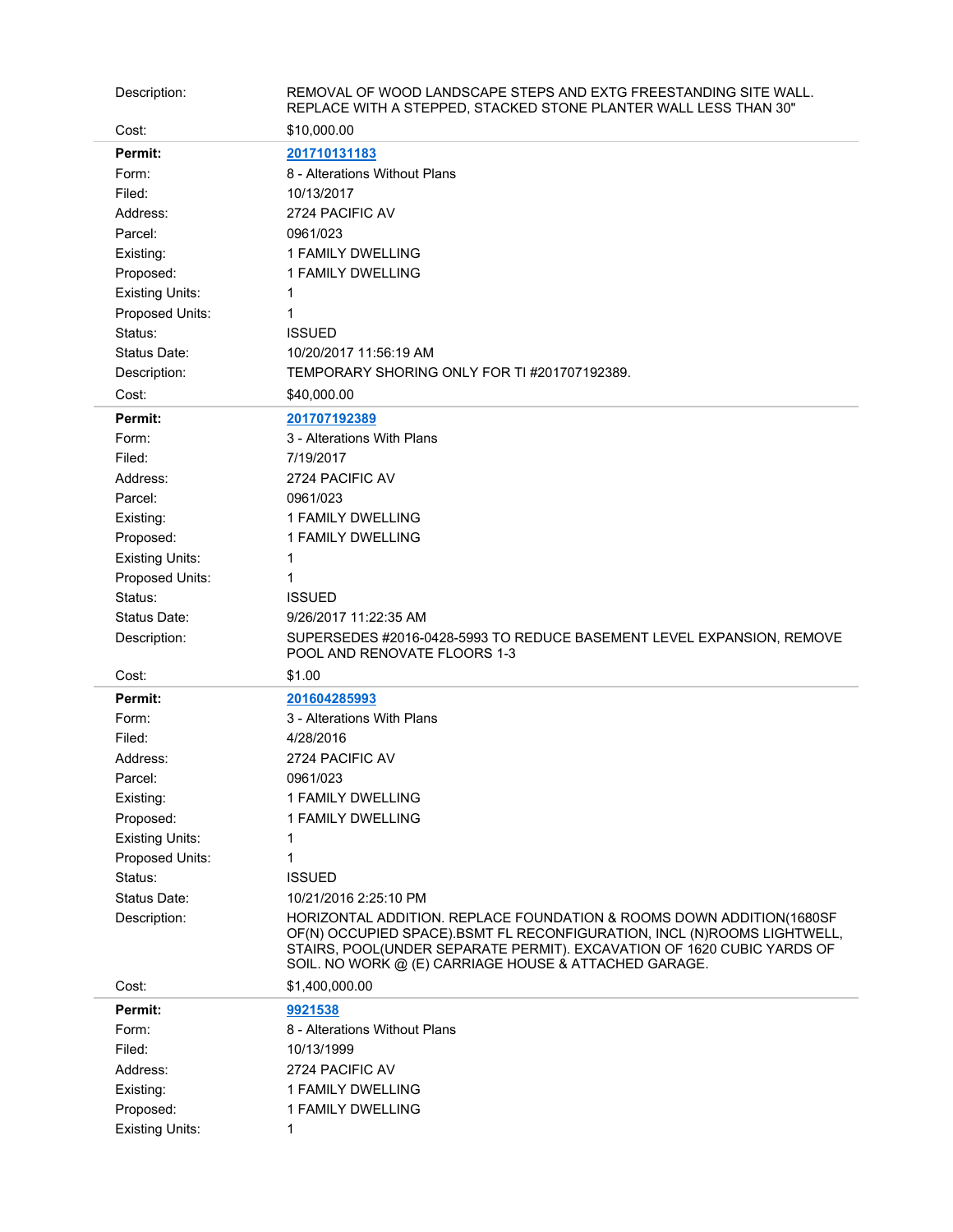| Proposed Units:              | 1                                                                 |
|------------------------------|-------------------------------------------------------------------|
| Status:                      | <b>EXPIRED</b>                                                    |
| Status Date:                 | 2/13/2000                                                         |
| Description:                 | REMOVE EXISTING REAR DECK IN PREP FOR REPLACEMENT OF DECK         |
| Cost:                        | \$2,400.00                                                        |
| Permit:                      | 9003448                                                           |
| Form:                        | 8 - Alterations Without Plans                                     |
| Filed:                       | 2/21/1990                                                         |
| Address:                     | 2724 PACIFIC AV                                                   |
| Existing:                    | 1 FAMILY DWELLING                                                 |
| Proposed:                    | 1 FAMILY DWELLING                                                 |
| <b>Existing Units:</b>       | 1                                                                 |
| Proposed Units:              | 1                                                                 |
| Status:                      | <b>EXPIRED</b>                                                    |
| Status Date:                 | 2/22/1991                                                         |
| Description:                 | REPAIR OF REAR DECK DRY ROT                                       |
| Cost:                        | \$6,000.00                                                        |
| Permit:                      | 8909075                                                           |
| Form:                        | 8 - Alterations Without Plans                                     |
| Filed:                       | 5/25/1989                                                         |
| Address:                     | 2724 PACIFIC AV                                                   |
| Existing:                    | 1 FAMILY DWELLING                                                 |
| Proposed:                    | 1 FAMILY DWELLING                                                 |
| <b>Existing Units:</b>       | 0                                                                 |
| Proposed Units:              | 0                                                                 |
| Status:                      | <b>COMPLETE</b>                                                   |
| Status Date:                 | 7/6/1989                                                          |
| Description:                 | <b>RE - ROOFING</b>                                               |
|                              |                                                                   |
|                              |                                                                   |
| Cost:                        | \$40,515.00                                                       |
| Permit:                      | 8908893                                                           |
| Form:                        | 8 - Alterations Without Plans                                     |
| Filed:                       | 5/23/1989                                                         |
| Address:                     | 2724 PACIFIC AV                                                   |
| Existing:                    | 1 FAMILY DWELLING                                                 |
| Proposed:                    | 1 FAMILY DWELLING                                                 |
| <b>Existing Units:</b>       | 1                                                                 |
| Proposed Units:              | 1                                                                 |
| Status:                      | <b>EXPIRED</b>                                                    |
| Status Date:                 | 9/24/1989                                                         |
| Description:                 | <b>REPAIR GUTTER &amp; FLASHINGS</b>                              |
| Cost:                        | \$8,000.00                                                        |
| Permit:                      | 8400280                                                           |
| Form:                        | 8 - Alterations Without Plans                                     |
| Filed:                       | 1/6/1984                                                          |
| Address:                     | 2724 PACIFIC AV                                                   |
| Existing:                    | 1 FAMILY DWELLING                                                 |
| Proposed:                    | 1 FAMILY DWELLING                                                 |
| <b>Existing Units:</b>       | 1                                                                 |
| Proposed Units:              | 1                                                                 |
| Status:                      | <b>COMPLETE</b>                                                   |
| Status Date:<br>Description: | 9/18/1984<br>INTERIOR BATHROOM REMODELING INCLUDING NEW SHEETROCK |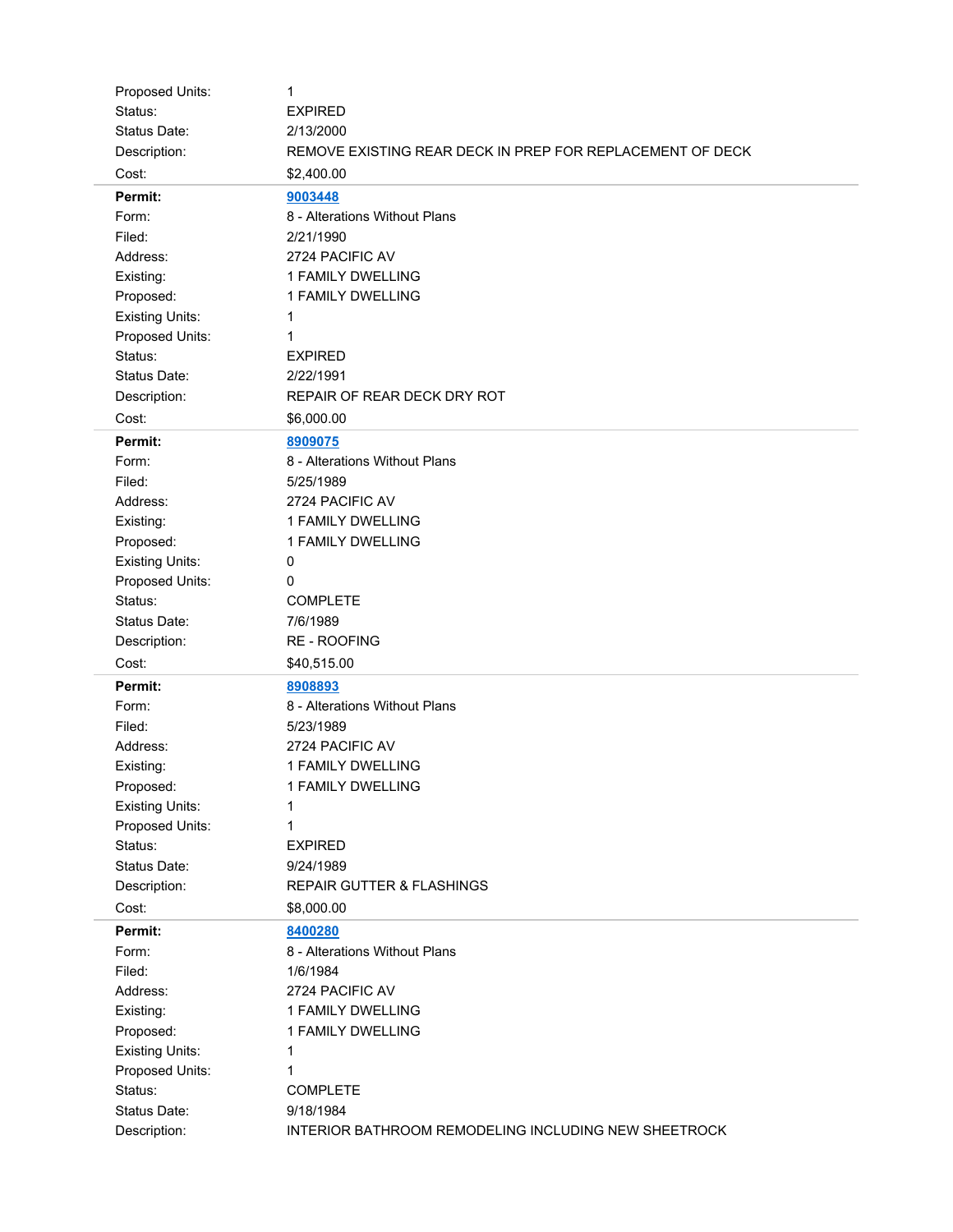| Cost:                  | \$10,000.00                                                |
|------------------------|------------------------------------------------------------|
| Permit:                | 8313265                                                    |
| Form:                  | 8 - Alterations Without Plans                              |
| Filed:                 | 12/29/1983                                                 |
| Address:               | 2724 PACIFIC AV                                            |
| Existing:              | 1 FAMILY DWELLING                                          |
| Proposed:              | 1 FAMILY DWELLING                                          |
| <b>Existing Units:</b> | 1                                                          |
| Proposed Units:        | 1                                                          |
| Status:                | <b>EXPIRED</b>                                             |
| Status Date:           | 9/17/1984                                                  |
| Description:           | INSTALL NEW SHEETROCK ON EXISTING WALLS IN KITCHEN         |
| Cost:                  | \$6,000.00                                                 |
| Permit:                | 8312363                                                    |
| Form:                  | 8 - Alterations Without Plans                              |
| Filed:                 | 12/5/1983                                                  |
| Address:               | 2724 PACIFIC AV                                            |
| Existing:              | 1 FAMILY DWELLING                                          |
| Proposed:              | 1 FAMILY DWELLING                                          |
| <b>Existing Units:</b> | 1                                                          |
| Proposed Units:        | 1                                                          |
| Status:                | <b>COMPLETE</b>                                            |
| Status Date:           | 7/17/1984                                                  |
| Description:           | NO STRUCTURAL WORK TO BE PERFORMED, COSMETIC REPAIR & ETC. |
| Cost:                  | \$20,000.00                                                |
| Permit:                | 8310204                                                    |
|                        |                                                            |
| Form:                  | 3 - Alterations With Plans                                 |
| Filed:                 | 10/12/1983                                                 |
| Address:               | 2724 PACIFIC AV                                            |
| Existing:              | 1 FAMILY DWELLING                                          |
| Proposed:              | 1 FAMILY DWELLING                                          |
| <b>Existing Units:</b> | 1                                                          |
| Proposed Units:        | 1                                                          |
| Status:                | <b>COMPLETE</b>                                            |
| Status Date:           | 10/18/1984                                                 |
| Description:           | <b>BUILD EXTENSION FOR A KITCHEN</b>                       |
| Cost:                  | \$45,000.00                                                |
| Permit:                | 8305802                                                    |
| Form:                  | 3 - Alterations With Plans                                 |
| Filed:                 | 6/23/1983                                                  |
| Address:               | 2724 PACIFIC AV                                            |
| Existing:              | 1 FAMILY DWELLING                                          |
| Proposed:              | 1 FAMILY DWELLING                                          |
| <b>Existing Units:</b> | 1                                                          |
| Proposed Units:        | 1                                                          |
| Status:                | <b>COMPLETE</b>                                            |
| Status Date:           | 10/26/1983                                                 |
| Description:           |                                                            |
| Cost:                  | \$6,000.00                                                 |
| Permit:                | 8304457                                                    |
| Form:                  | 8 - Alterations Without Plans                              |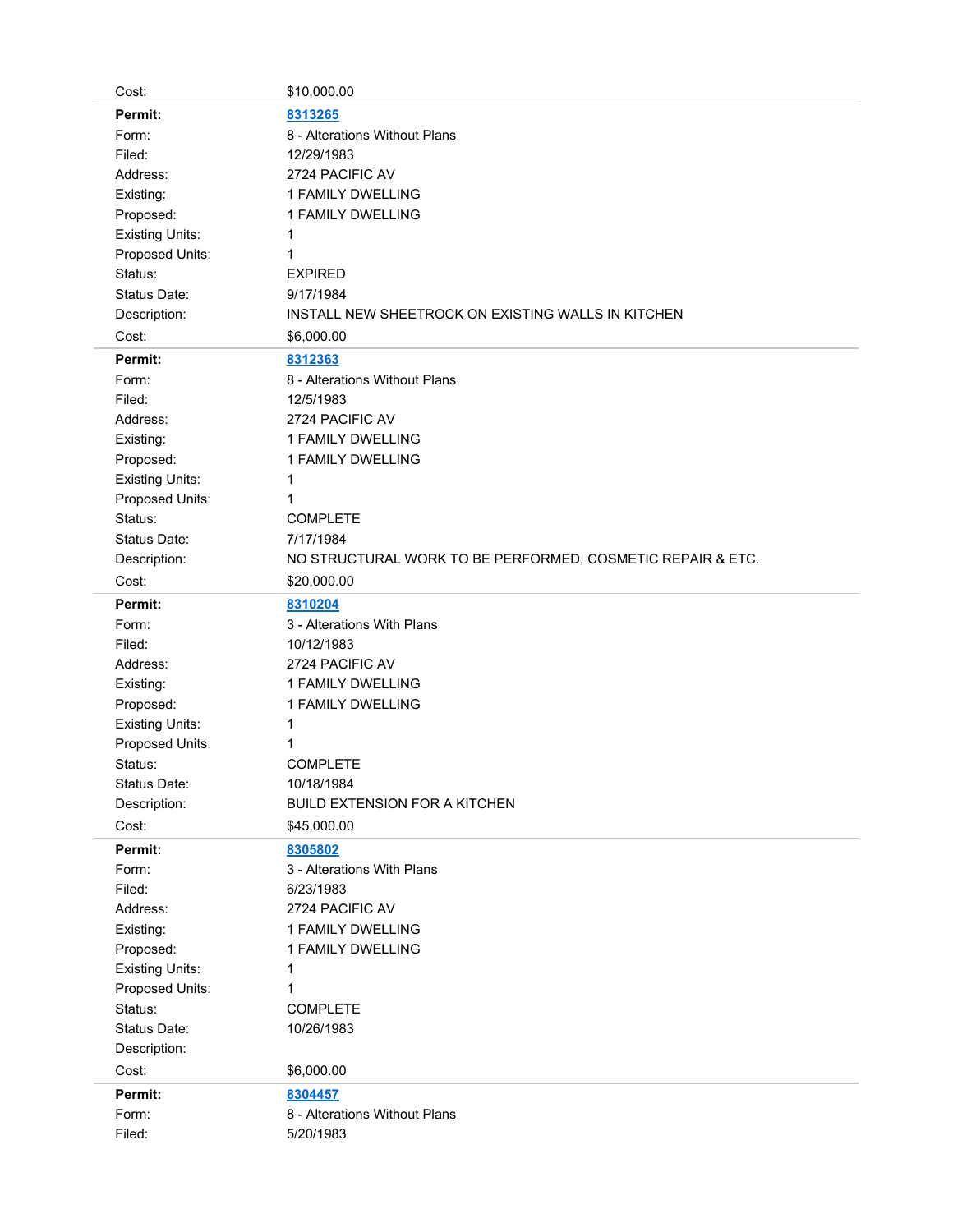| Address:               | 2724 PACIFIC AV                                |
|------------------------|------------------------------------------------|
| Existing:              | 1 FAMILY DWELLING                              |
| Proposed:              | 1 FAMILY DWELLING                              |
| <b>Existing Units:</b> | 1                                              |
| Proposed Units:        | 1                                              |
| Status:                | <b>COMPLETE</b>                                |
| Status Date:           | 7/15/1983                                      |
| Description:           | REMOVE STUCCO & ASSOC. MOLDINGS -- RESTORATION |
| Cost:                  | \$2,500.00                                     |

# Miscellaneous Permits Reviewed By The Planning Dept Report: 2724 PACIFIC AVENUE

Depending on the activity being proposed a permit may need to be obtained from the Fire Department, Health Department, Police Department, Alcoholic Beverage Commission or other organization. The Planning Department reviews most applications for these permits in order to ensure compliance with the **Planning Code**.

MISCELLANEOUS PERMITS REVIEWED BY THE PLANNING DEPT:

None

### Complaints Report: 2724 PACIFIC AVENUE

The Planning Department and the Department of Building Inspection operate programs that ensure compliance with the San Francisco Planning Code and Building Inspection Commission Codes respectively. Additionally, they respond to customer complaints of potential code violations and initiate fair and unbiased enforcement action to correct those violations and educate property owners to maintain code compliance.

COMPLAINTS - PLANNING DEPT:

None

Go to DBI Complaint Tracking

### Appeals Report: 2724 PACIFIC AVENUE

Planning Projects, Building Permits and Zoning Determinations appealed to the San Francisco Board of Appeals.

APPEALS:

None

### Block Book Notifications Report: 2724 PACIFIC AVENUE

A Block Book Notification (BBN) is a request made by a member of the public to be notified of permits on any property that is subject to the San Francisco Planning Code.

You can also sign up to be emailed when new planning applications or building permits are filed in your neighborhood through our Permits in Your Neighborhood website.

#### BLOCK BOOK NOTIFICATIONS:

#### None

*The Disclaimer: The City and County of San Francisco (CCSF) does not guarantee the accuracy, adequacy, completeness or usefulness of any information. CCSF provides this information on an 'as is' basis without warranty of any kind, including but not limited to warranties of merchantability or fitness for a particular purpose, and assumes no responsibility for anyone's use of the information.*